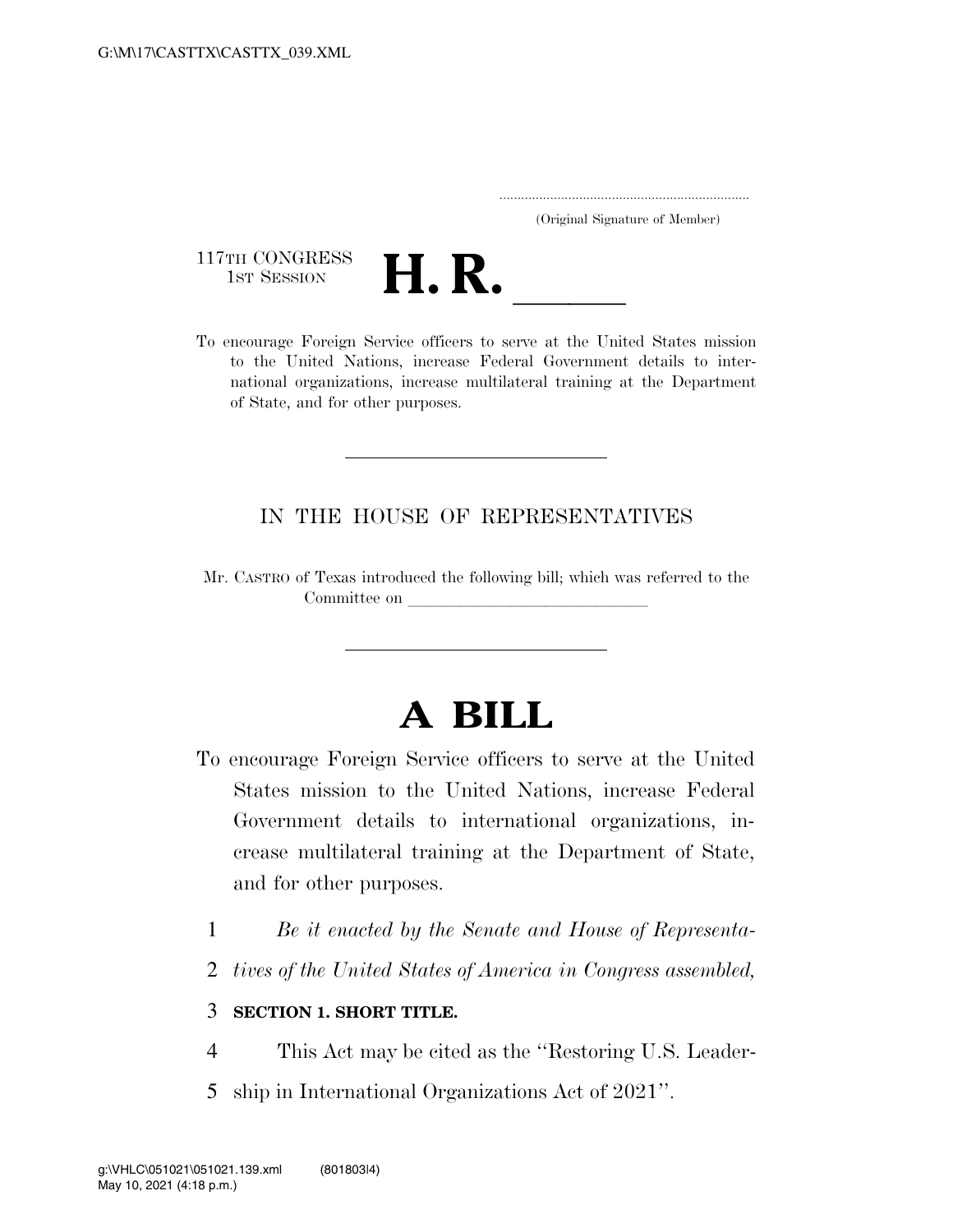$\mathfrak{D}$ 

## **SEC. 2. HOUSING FOR UNITED STATES DIPLOMATS AT THE UNITED NATIONS.**

 Paragraph (2) of section 9 of the United Nations Participation Act of 1945 (22 U.S.C. 287e–1), is amend-ed—

6 (1) by striking "no more than ";

 (2) by striking ''and shall reflect a significant reduction over the number of persons eligible for housing benefits as of the date of enactment of this provision'';

 (3) by striking ''The Secretary shall require that each employee occupying housing under this subsection contribute to the Department of State a percentage of his or her base salary, in an amount to be determined by the Secretary of State toward 16 the cost of such housing.";

 (4) by striking ''The Secretary may reduce such payments to the extent of income taxes paid on the value of the leased or rented quarters any'' and in-serting ''Any''; and

 (5) by adding at the end the following new sen- tence: ''For purposes of the Internal Revenue Code of 1986, living quarters made available to any indi- vidual under this paragraph shall not be taken into account in determining the gross income of such in-dividual.''.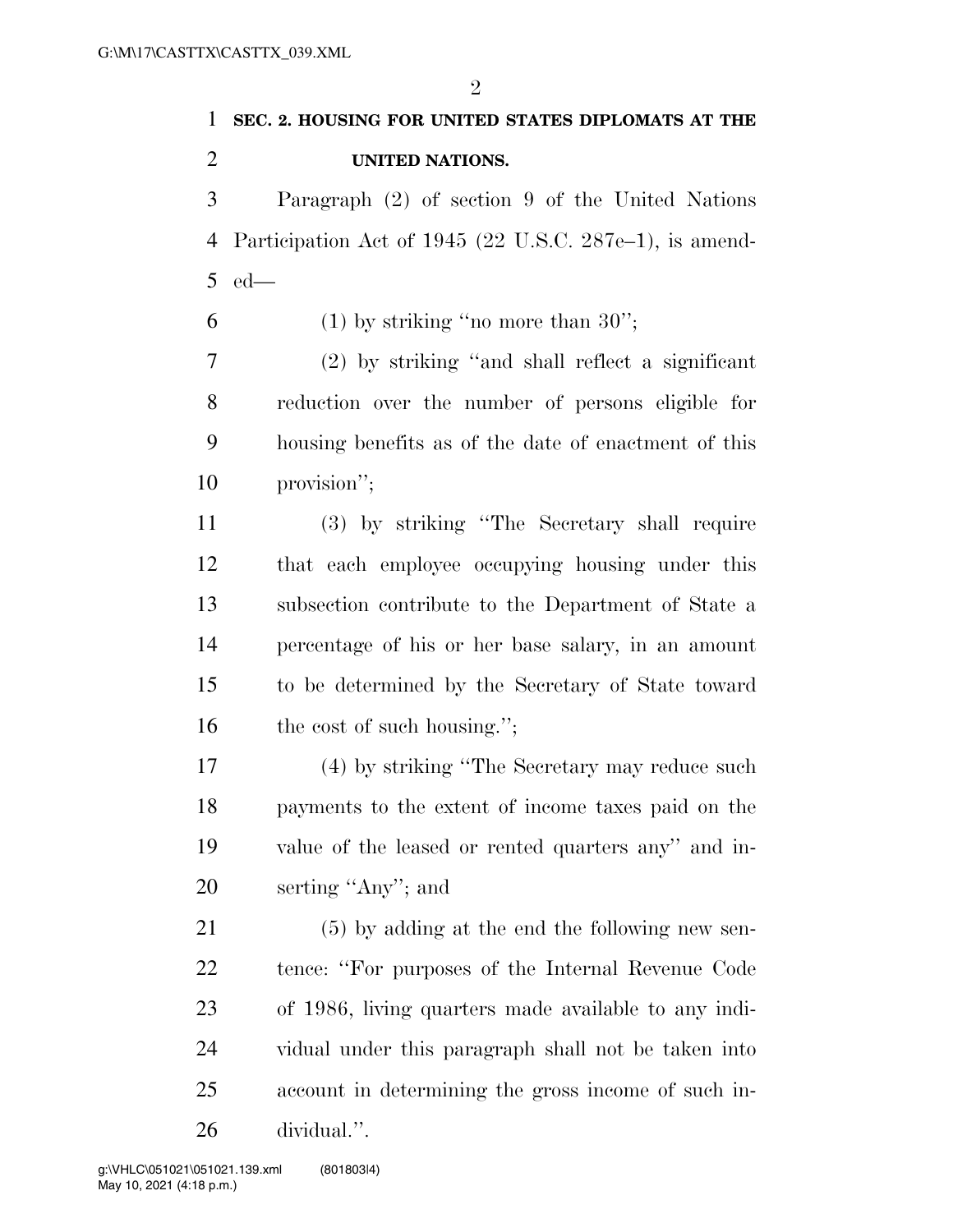| 1              | SEC. 3. PROMOTING SERVICE AT INTERNATIONAL ORGANI-      |
|----------------|---------------------------------------------------------|
| $\overline{2}$ | ZATIONS.                                                |
| 3              | Section 603(b) of the Foreign Service Act of 1980       |
| $\overline{4}$ | $(22 \text{ U.S.C. } 4003)$ is amended—                 |
| 5              | $(1)$ in paragraph $(1)$ , by striking "or" after the   |
| 6              | semi-colon at the end;                                  |
| 7              | $(2)$ by redesignating paragraph $(2)$ as para-         |
| 8              | graph(3); and                                           |
| 9              | $(3)$ by inserting after paragraph $(1)$ the fol-       |
| 10             | lowing new paragraph.                                   |
| 11             | $\lq(2)$ service in a position the primary responsi-    |
| 12             | bility of which is to formulate policy for or represent |
| 13             | the United States at an international organization,     |
| 14             | a multilateral institution, or a broad-based multilat-  |
| 15             | eral negotiation of an international instrument; or".   |
| 16             | SEC. 4. STATEMENT OF POLICY.                            |
| 17             | It is the policy of the United States that—             |
| 18             | (1) the Special Representative of the United            |
| 19             | States to the United Nations serves as a standing       |
| 20             | member of the cabinet;                                  |
| 21             | (2) assessed dues to multilateral organizations         |
| 22             | be paid in full in a timely fashion;                    |
| 23             | (3) Federal agencies utilize all the authorities        |
| 24             | under section 3343 of title 5, United States Code,      |
| 25             | or subpart C of part 352 of title 5, Code of Federal    |
| 26             | Regulations (or any successor regulations) to detail    |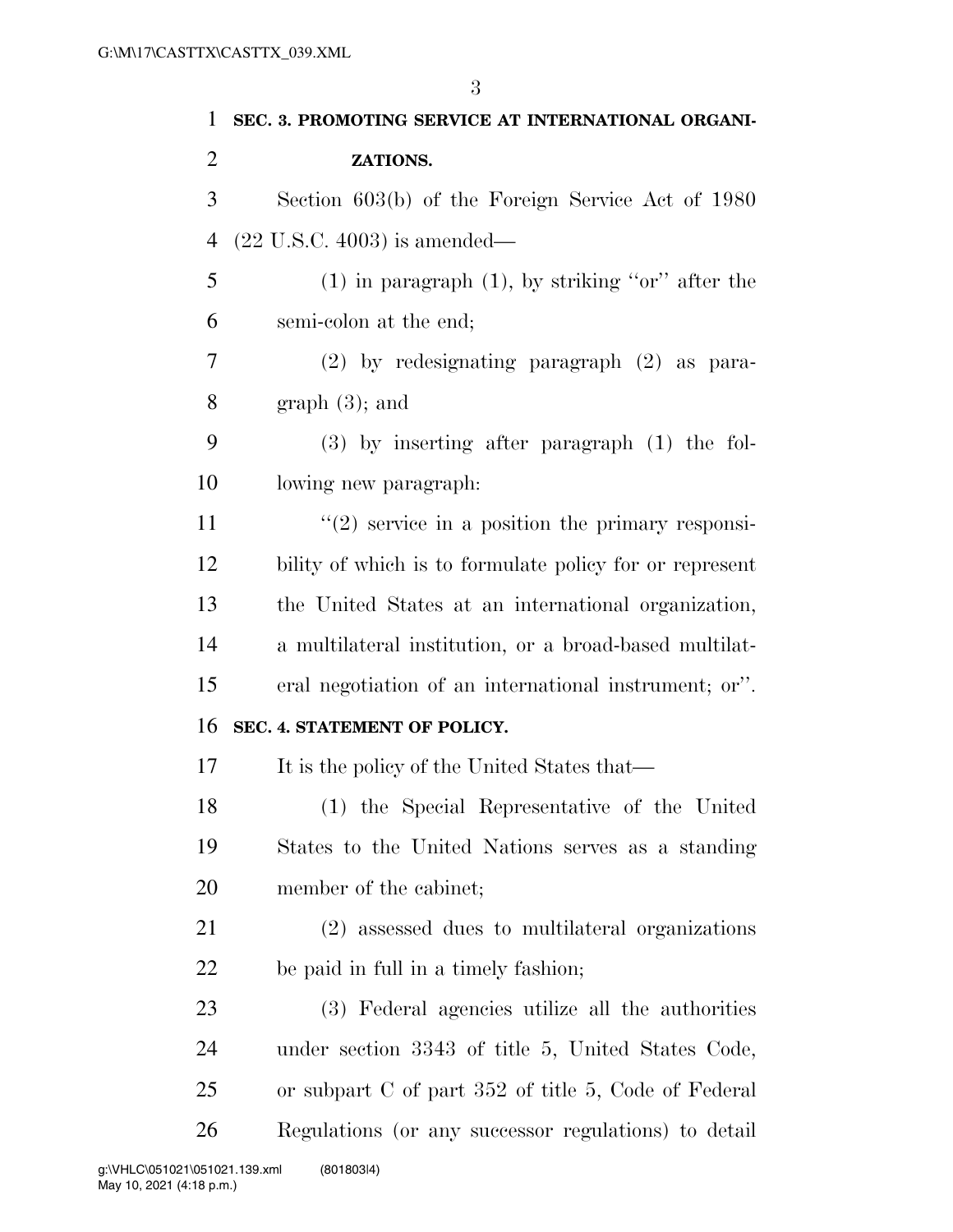or transfer employees to relevant international orga-nizations; and

 (4) that Secretary of State shall assist the De- partment of State and other Federal agencies in car-rying out paragraph (3) to the fullest extent.

### **SEC. 5. REPORTING ON DETAILS AND TRANSFERS TO INTERNATIONAL ORGANIZATIONS.**

 (a) IN GENERAL.—Not later than 180 days after the date of the enactment of this Act and annually thereafter, the Secretary of State, in consultation with the heads of other Federal departments and agencies as appropriate, shall submit to the Committee on Foreign Affairs of the House of Representatives and the Committee on Foreign Relations of the Senate a report on the total number of Federal employees detailed or transferred to an inter- national organization during the immediately preceding 12-month period. The first report submitted under the previous sentence shall include a strategy for increasing the number of Federal employees who are detailed or transferred to an international organization.

 (b) MATTERS TO BE INCLUDED.—Each report re-quired by subsection (a) shall include the following:

 (1) The number of Federal employees detailed or transferred during the applicable 12-month period to an international organization under section 3343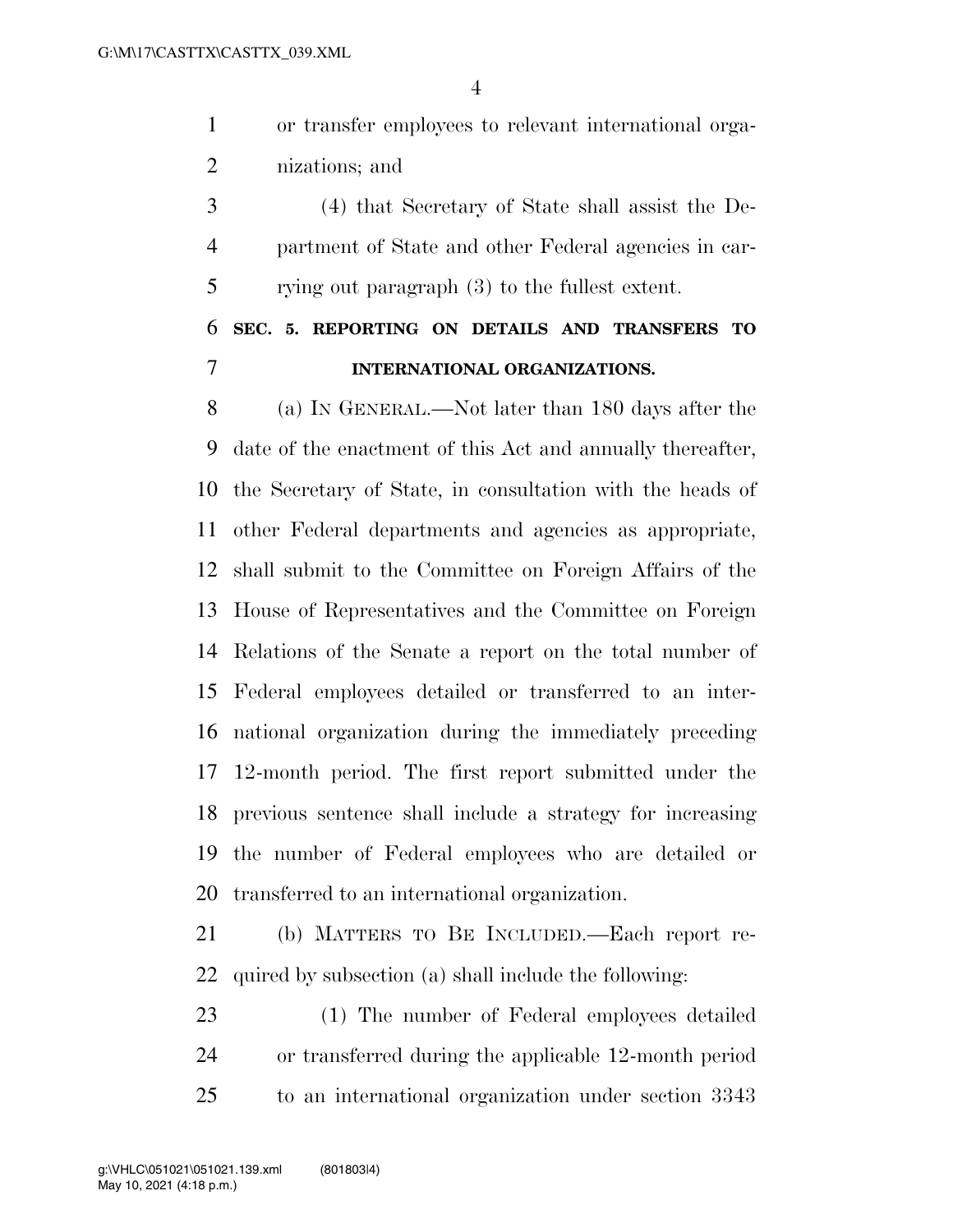| $\mathbf{1}$   | of title 5, United States Code, or subpart C of part    |
|----------------|---------------------------------------------------------|
| $\overline{2}$ | 352 of title 5, Code of Federal Regulations (or any     |
| 3              | successor regulations), disaggregated by-               |
| $\overline{4}$ | (A) an identification of the Federal agency             |
| 5              | from which such employees were detailed or              |
| 6              | transferred; and                                        |
| $\overline{7}$ | (B) an identification of the international              |
| 8              | organizations to and from which such employ-            |
| 9              | ees have been detailed or transferred.                  |
| 10             | $(2)$ A list of international organizations to and      |
| 11             | from which a Federal agency previously detailed or      |
| 12             | transferred Federal employees.                          |
| 13             | SEC. 6. TRAINING FOR INTERNATIONAL ORGANIZATIONS.       |
| 14             | (a) TRAINING PROGRAMS.—Section 708 of the For-          |
| 15             | eign Service Act of 1980 (22 U.S.C. 4028) is amended    |
| 16             | by adding at the end the following new subsection:      |
| 17             | "(e) TRAINING IN MULTILATERAL DIPLOMACY.—               |
| 18             | " $(1)$ IN GENERAL.—The Secretary, with the as-         |
| 19             | sistance of other relevant officials, shall establish a |
| 20             | series of training courses on-                          |
| 21             | $\lq\lq$ the conduct of diplomacy at inter-             |
| 22             | national organizations and other multilateral in-       |
| 23             | stitutions; and                                         |
| 24             | "(B) broad-based multilateral negotiations              |
| 25             | of international instruments.                           |